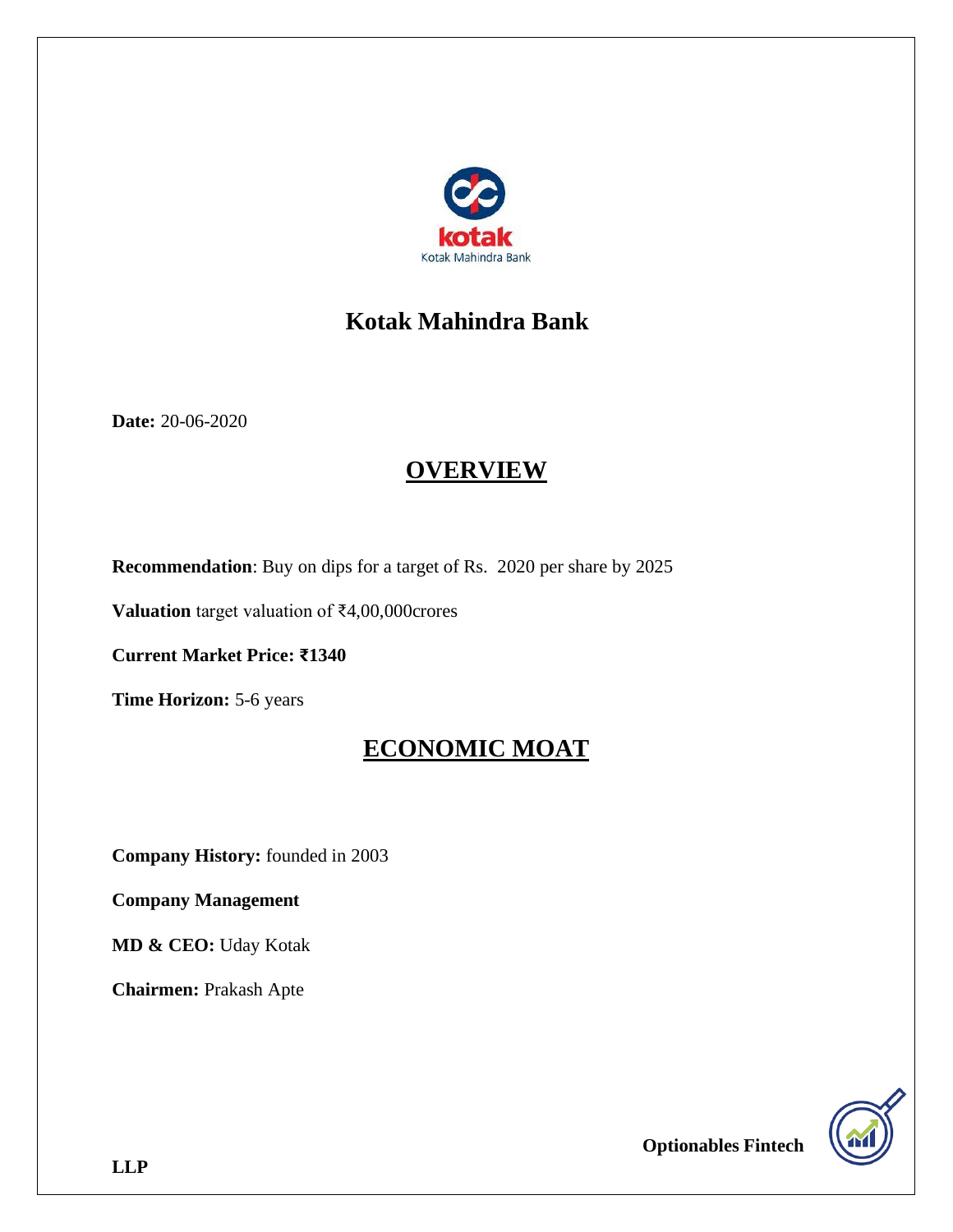#### **About the company:**

Kotak Mahindra Bank is an Indian private sector bank headquartered in Mumbai, Maharashtra, India. It offers banking products and financial services for corporate and retail customers in the areas of personal finance, investment banking, life insurance, and wealth management. As of April 2019, it is the second largest Indian private sector bank by market capitalization, with 1600 branches & 2519 ATMs.

In 1985 Uday Kotak founded what later became an Indian financial services conglomerate. In February 2003, Kotak Mahindra Finance Ltd. (KMFL), the group's flagship company, received a banking license from the Reserve Bank of India (RBI). With this, KMFL became the first nonbanking finance company in India to be converted into a bank: Kotak Mahindra Bank Limited.

In a study by Brand Finance Banking 500 published in February 2014 by Banker magazine (from The Financial Times stable), KMBL was ranked 245th among the world's top 500 banks with brand valuation of around half a billion dollars (\$481 million) and brand rating of AA+

#### Acquisition of ING Vysya Bank

In 2015, Kotak Bank acquired ING Vysya Bank in a deal valued at ₹150 billion (US\$2.1 billion). With the merger, total employment jumped to almost 40,000, and the count of branches reached 1,261. After the merger, ING Group, which controlled ING Vysya Bank, owned a 7% share in Kotak Mahindra Bank

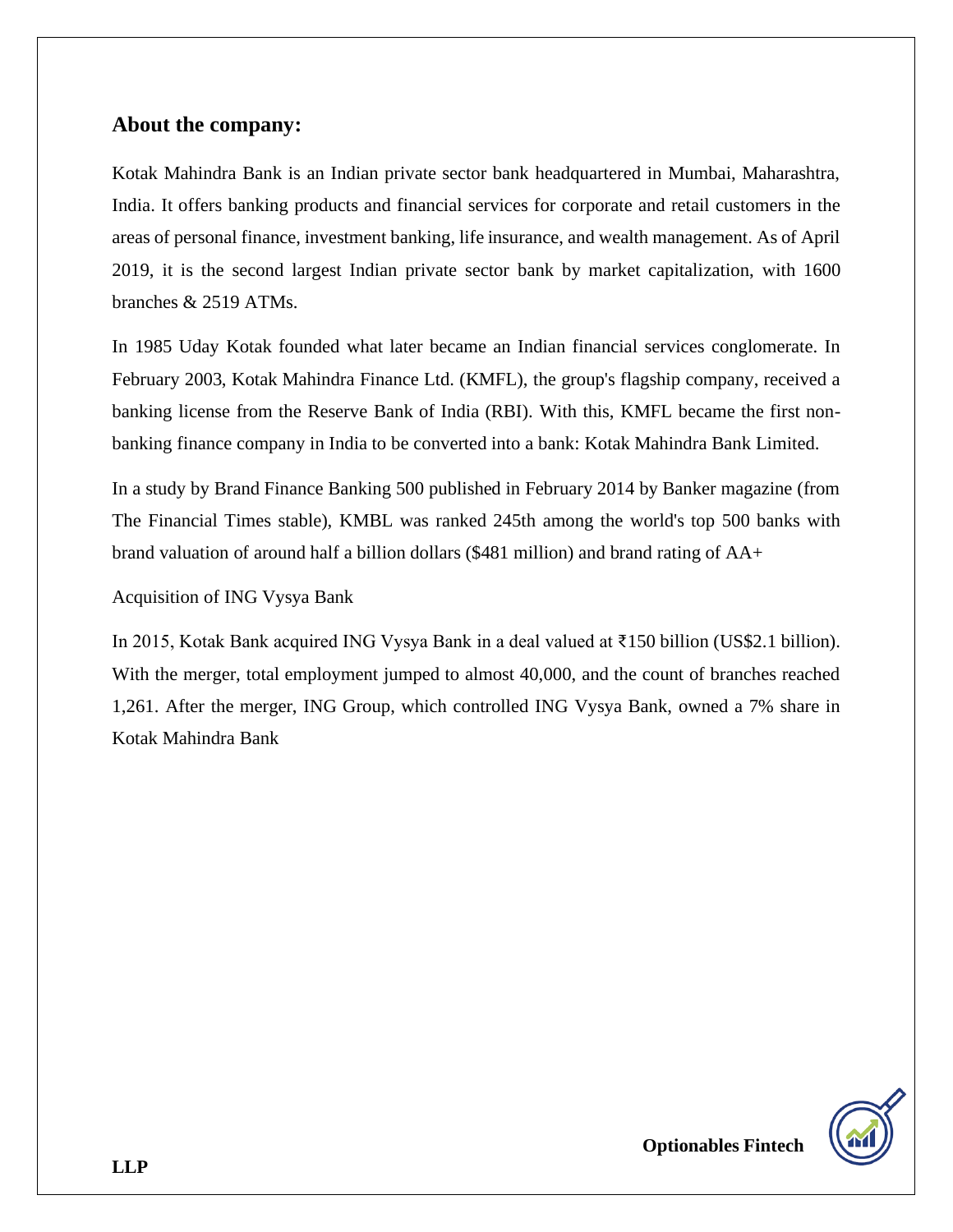#### **Pros:**

- Kotak Mahindra bank's 811 model enabled it to acquire 80 million users in just a time period of 18 years and helping it double its customer base
- Bank have maintained profit growth rate of 24% CAGR from the year 2015 and net interest income at a growth rate of 23% CAGR from 2015, which concludes increase in net efficiency.
- Bank has shown a correlation of more than 1 between net profit growth and share price return from last 5 years as CAGR of share price is 26% and that of net profit stands at 24%.
- Total assets observed a growth of 28% CAGR whereas net worth of the bank has growth at a CAGR of 27%.
- Advances and asset under management of the organization have grown at 29% CAGR.

#### **Cons:**

- Kotak's price to book ratio at 4.79X being a private bank seems to much and we feel that other private banks are at 33% discount to this price to book ratio.
- The bank has delivered low return on equity growth for a five -year period ranging from 11% to 14% whereas its other parameters such as net interest, advances and assets have compounded at more than 20%
- Other income has fallen more than 40% in the last quarter of 2020.

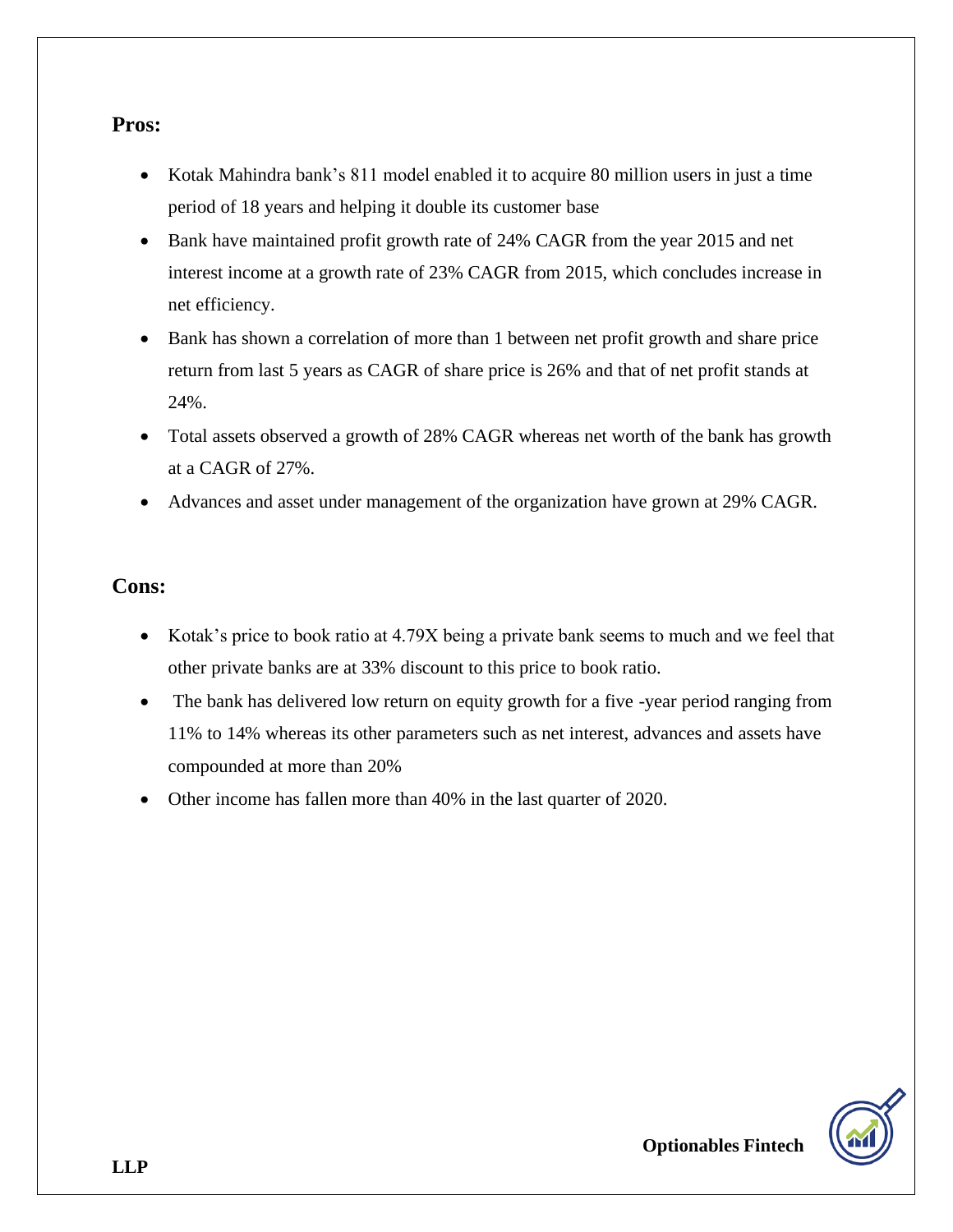### **COMPETITIVE MOAT OF KOTAK MAHINDRA BANK:**

- One of the best competitive advantage, we believe Kotak Mahindra bank have is its humble management and the transparency offered by them. The Uday kotak lead bank has always stand ahead in the way the management has vision for the banking sector as well as the Indian economy.
- The bank has successfully shown the more than equal level of correlation between its share price returns and its net profit growth since 2015. The share price return stands at 26% CAGR and the net profit grew at 24% CAGR during the same period of time.
- Another competitive moat we believe kotak Mahindra bank have is that I periodically come up with innovative strategies and banking business model which stands out for it among the Indian banking sector. Citing an example kotak Mahindra bank introduced its Dial 811 model and gained 80 million users in a time frame of just 18 months and point to especially notice in that is majority of the users are from Urban area
- It is being said that for any business "bottom line is what it matters at the end of the day" and taking that for kotak Mahindra bank the net profit has shown a compounded annual growth of 33% for the last decade.

We believe that kotak Mahindra bank will lead the Indian banking sector in the coming 4-5 years as it has the least Net NPA of 0.70% as on march 2020 and the growth in majority of the parameters is more than 22% annually considering like total assets, net worth, total advances and more.

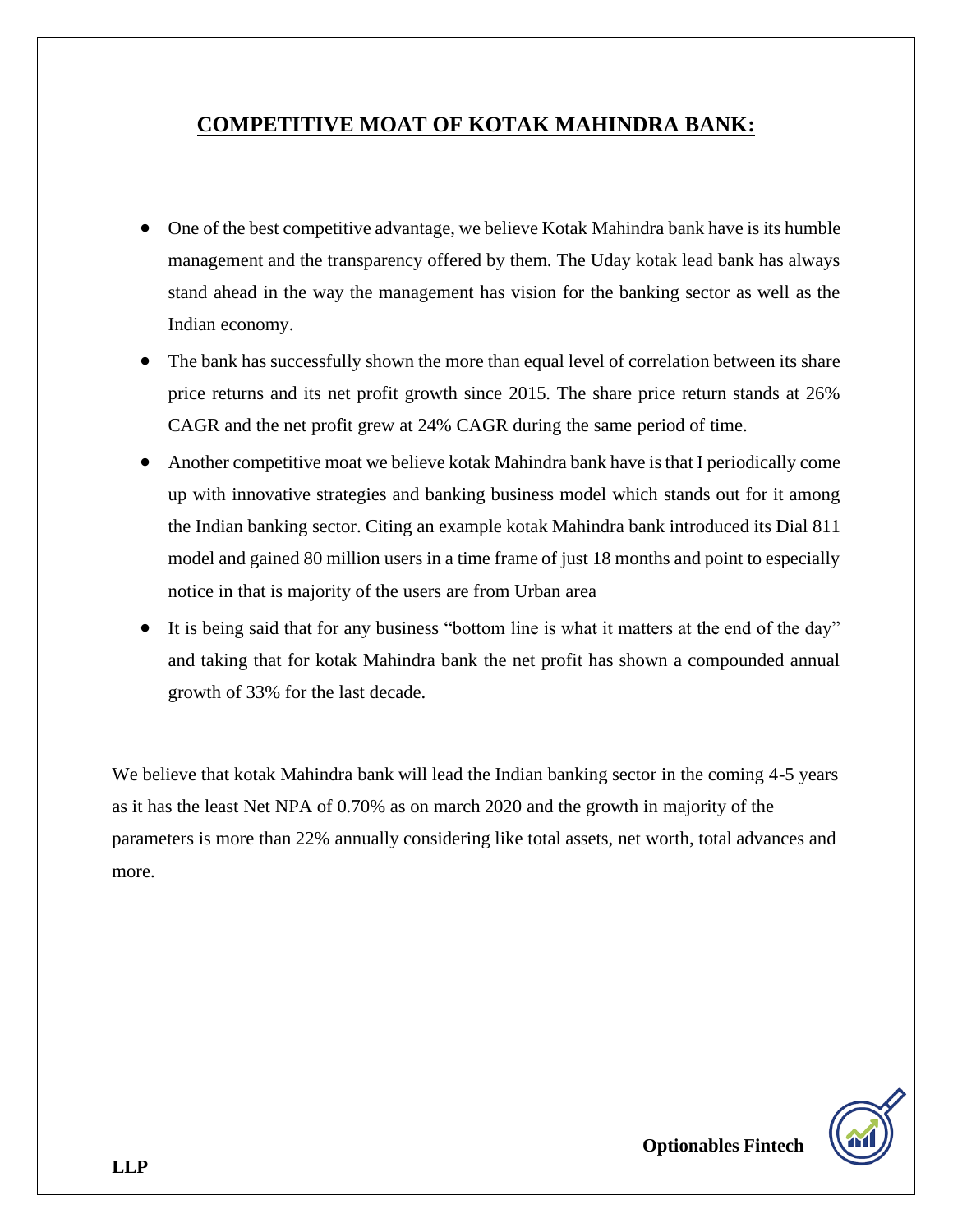# **TAKE ON KOTAK MAHINDRA BANK**

- We believe kotak Mahindra bank will emerge to the next heights in the years to come and will take full benefits from the growth of India INC and the digital banking space. Currently the bank is a bit overvalued in terms of book value to us but the other parameters are too great to compensate and convince an investor to buy at current price levels. As soon as the Indian economy recovers from the corona effect, banking sector will be the first to show the boom and banks like HDFC bank and Kotak Mahindra bank will enjoy that demand utilizing their in-depth reach among rural as well as urban areas.
- Currently the bank is growing its net profit at 26% CAGR from the year 2015, its dial 811 model to acquire customers was a huge success and it nearly doubled its customer base in a period of 18 months. The bank possesses a 52.5% CASA ratio and has well diverse insurance business whose embedded value stands at 7300 crore rupees. The asset under management for the organization grew at a CAGR of 24% from 2015
- Taking the valuation into consideration for Kotak Mahindra bank, the bank is currently valued at 31.24X (TTM) and its return on assets is highest among private banks that stands at 1.72% and net profit margin too which stands at 25.71% on income. We believe if the bank continues to grow its total assets at the same pace , its book value will grow along that and the price to book ratio currently which makes it overvalued will be on track.
- The bank as an organization on a consolidated basis have other income which stands at Rs.16825 crores which again is more than 50% of total interest earned by kotak Mahindra bank, hereby we can conclude that along with the lending business the organization is growing in other business fields as well and has the potential to grow in future too.
- Mr. Uday kotak who owns a good amount stake in the bank and it the managing director as well as the founder of the bank comes from a very humble and non- billionaire background and that proves it all for the quality check of the management

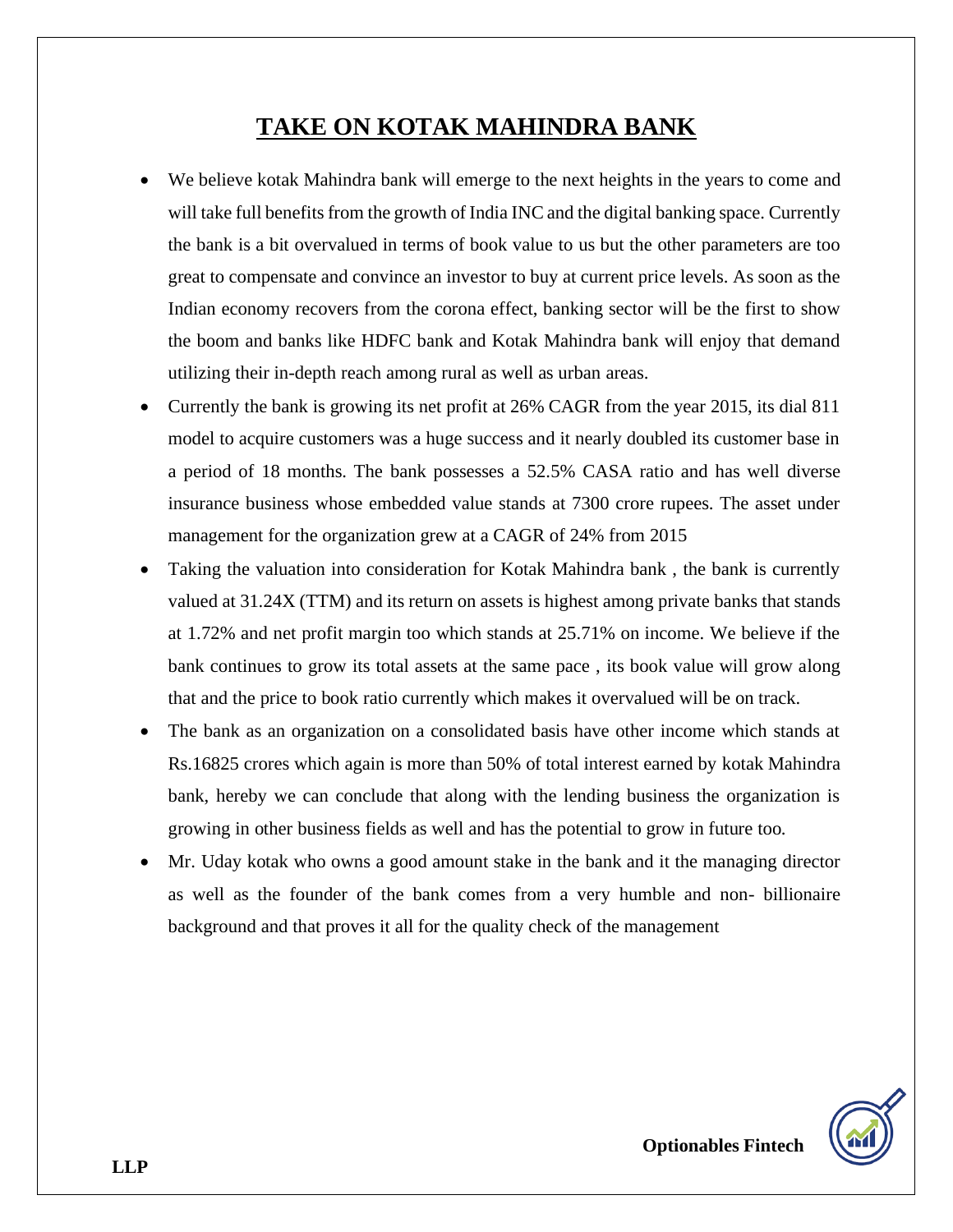# **FUTURE OUTLOOK OF KOTAK MAHINDRA BANK**

| <b>Years</b>             | 2019      | 2020      | 2021A     | 2022A    | 2023A                   | 2024A    | 2025A                   | 2026A     |
|--------------------------|-----------|-----------|-----------|----------|-------------------------|----------|-------------------------|-----------|
|                          |           |           |           |          |                         |          |                         |           |
| <b>Revenue In Crores</b> | 45.979.11 | 50.299.69 | 52,311.68 |          | $58,589.08$   65,619.77 |          | 73,494.14   82,313.44   | 92.191.05 |
| Net Profit In Crores     | 7,119.69  | 8.607.08  | 8.686.27  | 9.771.84 | 10.992.00               |          | $12.363.34$   13.904.47 | 15.636.29 |
| Net NPA(%)               | 0.70%     | $1.50\%$  | 1.30%     | 1.20%    | 1.10%                   | $0.90\%$ | $0.90\%$                | 0.80%     |

Taking into consideration the growth of the company in the future and the demand for the banking products of kotak Mahindra , we would like to say that just ignoring kotak Mahindra bank on the basis of much higher trailing price to earnings ratio and on a high price to book value will not be a wise decision to make and investing is all about the wish decision one makes.

- Currently the bank stands at a price to earnings multiple of 31X and sales multiple of 7.41X but to much things not to bullish we would calculate our future price target on a 10% discount to the P/E of FY-20 in the year 2025 that will make its future assumed P/E at 26X(FY-2025) and sales multiple at 30%
- So, going by the above data we value kotak Mahindra bank at 26X the earnings of 2025, which makes the total valuation at Rs. 406,536 crores
- And by the sales multiple, we value kotak Mahindra bank at 5X the revenue of 2025, which makes the valuation stand at Rs 4,60,955 crores
- At it's a bank and Nobody can predict the unseen non-performing assets of the bank so we take a margin of safety of 8% on the average of valuation from P/E as well as sales multiple we get a of Rs. 4,00,000 crores
- **Thus, our forecasted market capital of kotak Mahindra bank stands at Rs 400,000 crores**
- **The per share target for kotak Mahindra bank till 2025 comes up to Rs 2020 per share**

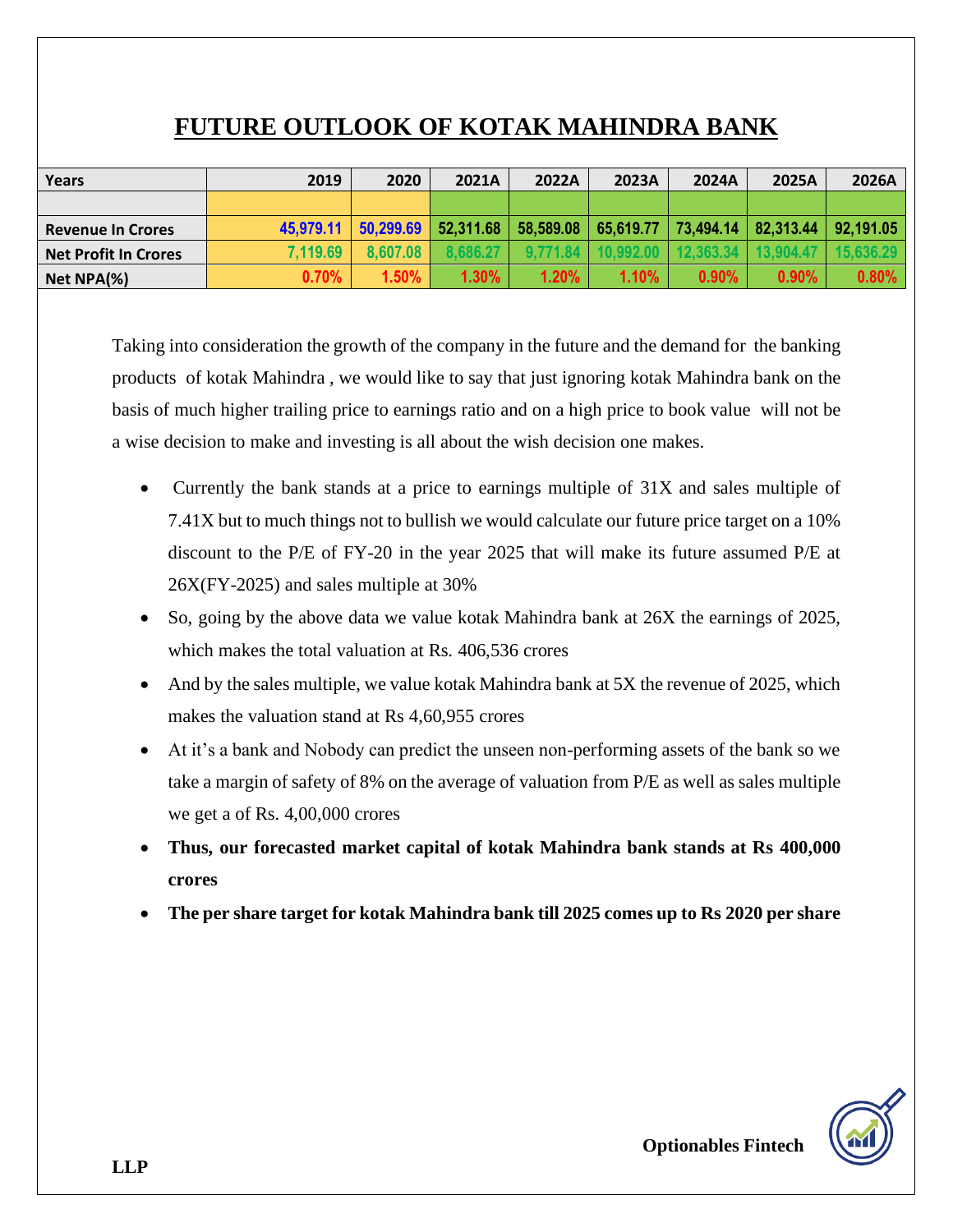# **Economy and Industry Analysis**

- The banking sector is believed to be the "heart of the economy" and we believe it will further drive the growth of the Indian Economy but there will be dent on the pace of the financial as well as banking sector. Thereafter as soon as the corona effect on the economy is taken over, banking sector will be the first to recover and lead the growth of the company
- Taking the stimulus given by the government, banks have increased the advance rate and have been increasingly granting loans to medium and small-scale enterprises under the guarantee scheme.
- As it is been said that "Chaos is a ladder", and from the covid-19 effect opportunities will also emerge in internet based businesses and especially data related businesses will boom and this situation will also help banking sector to strengthen its reach in the digital banking sector and banks can increase customers via dial and open schemes which kotak bank also offers
- The economy will face a muted or maybe a negative growth for the current fiscal year and maybe few of the quarters of the FY22. The country has been in lockdown for the last 40 days and more, with no commercial trade within country, inter states of India just the necessities and businesses in the FMCG as well as pharma space are operating ahead of other sectors of the economy due to their nature of product falling under the necessities
- The economy will have to pass through the tough times of corona with a cautious hand with spending, stimulus to boast business but in our views some things are just unavoidable and can't be just overcome with unilateral transfers. The country will have to face the corona pandemic to overcome it

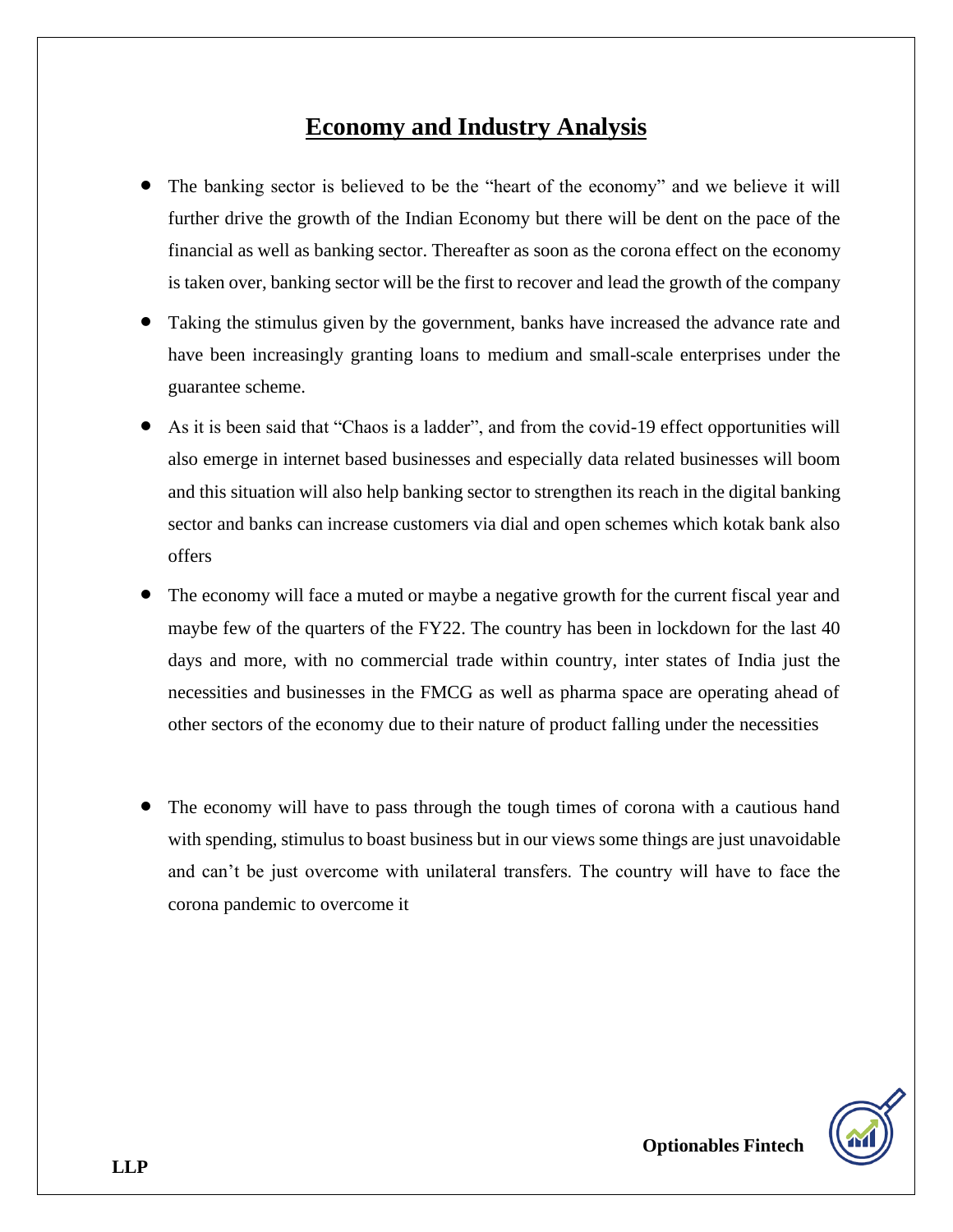# **FINANCIAL HIGHLIGHT**

# **Profit and loss Account with Forecast**

| <b>Kotak Mahindra Bank</b>              |           |           |             |           |           |           |           |           |
|-----------------------------------------|-----------|-----------|-------------|-----------|-----------|-----------|-----------|-----------|
| Rs. crores's                            | 2019A     | 2020A     | 2021E       | 2022E     | 2023E     | 2024E     | 2025E     | 2026E     |
|                                         |           |           |             |           |           |           |           |           |
| <b>Income Statement Rs.</b><br>crores's |           |           |             |           |           |           |           |           |
| <b>Revenue</b>                          | 45,979.11 | 50,299.69 | 52,311.68   | 58,589.08 | 65,619.77 | 73,494.14 | 82,313.44 | 92,191.05 |
| <b>Total expenditure</b>                | 34,358.03 | 36,319.79 | 38,187.52   | 42,770.03 | 47,902.43 | 53,650.72 | 60,088.81 | 67,299.47 |
| <b>Gross Profit</b>                     | 11,621.08 | 13,979.90 | 14, 124. 15 | 15,819.05 | 17,717.34 | 19,843.42 | 22,224.63 | 24,891.58 |
| <b>Provisions and others</b>            | 1,045.37  | 2,558.10  | 2,813.91    | 3,095.30  | 3,404.83  | 3,745.31  | 4,119.85  | 4,531.83  |
| <b>Profit before Tax</b>                | 10,575.71 | 11,421.80 | 11,310.24   | 12,723.75 | 14,312.51 | 16,098.10 | 18,104.78 | 20,359.75 |
| <b>Taxes</b>                            | 3,456.02  | 2,814.72  | 2,623.98    | 2,951.91  | 3,320.50  | 3,734.76  | 4,200.31  | 4,723.46  |
| Net Income                              | 7,119.69  | 8,607.08  | 8,686.27    | 9,771.84  | 10,992.00 | 12,363.34 | 13,904.47 | 15,636.29 |
| <b>Assumptions</b>                      |           |           |             |           |           |           |           |           |
| Revenue growth                          |           | 9.4%      | 4.0%        | 12.0%     | 12.0%     | 12.0%     | 12.0%     | 12.0%     |
| COGS % of revenue                       | 74.7%     | 72.2%     | 73.0%       | 73.0%     | 73.0%     | 73.0%     | 73.0%     | 73.0%     |
| other expenses                          | 1,045.4   | 2,558.1   | 10.0%       | 10.0%     | 10.0%     | 10.0%     | 10.0%     | 10.0%     |
| Tax rate                                | 32.7%     | 24.6%     | 23.2%       | 23.2%     | 23.2%     | 23.2%     | 23.2%     | 23.2%     |
| net NPA (%)                             | 0.7%      | 1.5%      | 1.3%        | 1.2%      | 1.1%      | 0.9%      | 0.9%      | 0.8%      |

#### **Non Performing Assets Analysis**



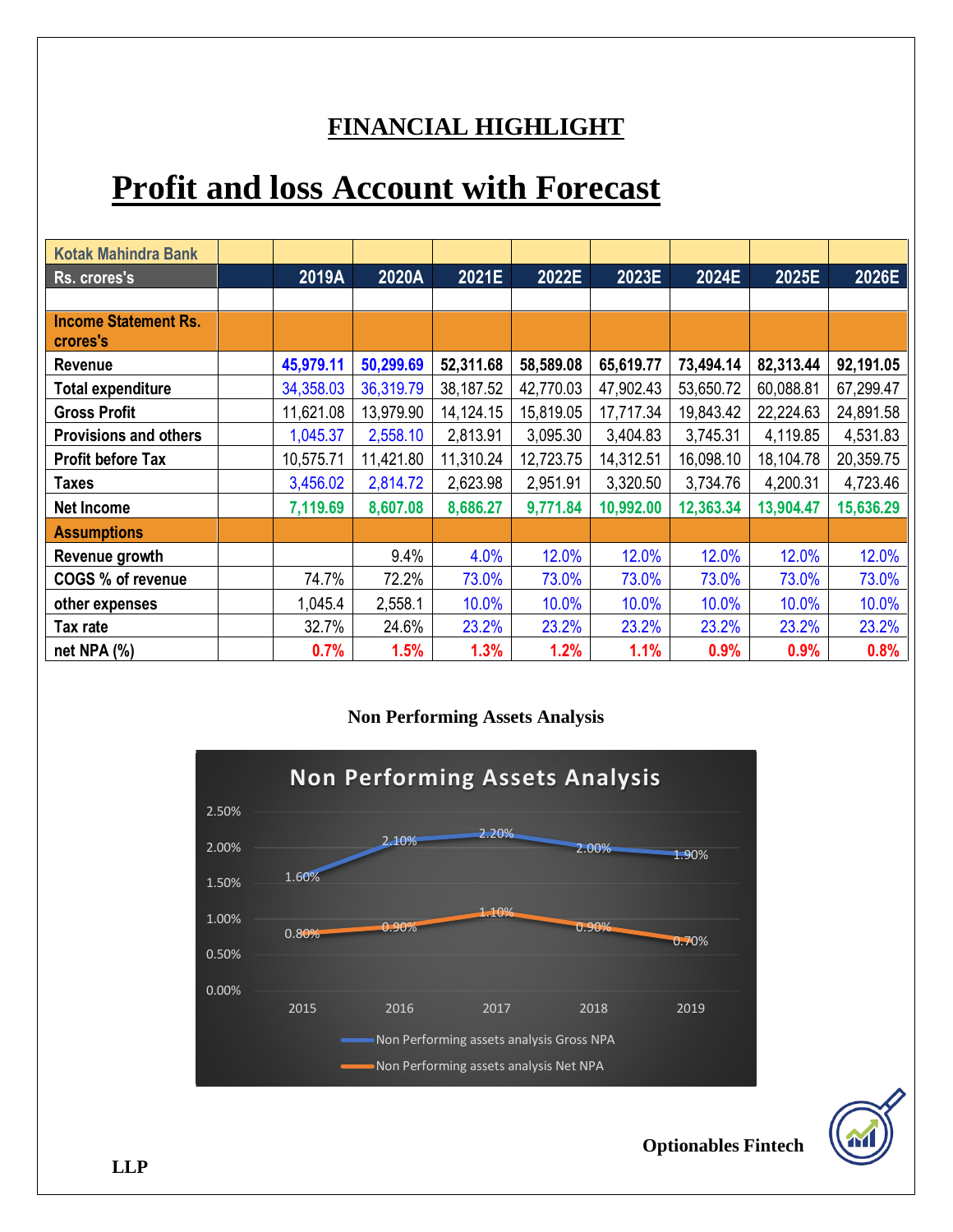# **Common Size Statement**

| <b>Analysis</b>              | 2019A  | 2020A  | 2021A  | 2022E  | 2023E  | 2024E  | 2025E  | 2026E  |
|------------------------------|--------|--------|--------|--------|--------|--------|--------|--------|
| <b>Common size statement</b> |        |        |        |        |        |        |        |        |
| Revenue                      | 100.0% | 100.0% | 100.0% | 100.0% | 100.0% | 100.0% | 100.0% | 100.0% |
| employee benefit<br>expenses | 74.7%  | 72.2%  | 73.0%  | 73.0%  | 73.0%  | 73.0%  | 73.0%  | 73.0%  |
| <b>Gross Profit</b>          | 25.3%  | 27.8%  | 27.0%  | 27.0%  | 27.0%  | 27.0%  | 27.0%  | 27.0%  |
| other expenses               | 2.3%   | 5.1%   | 5.4%   | 5.3%   | 5.2%   | 5.1%   | 5.0%   | 4.9%   |
| <b>Profit before Tax</b>     | 23.0%  | 22.7%  | 21.6%  | 21.7%  | 21.8%  | 21.9%  | 22.0%  | 22.1%  |
| <b>Taxes</b>                 | 7.5%   | 5.6%   | 5.0%   | 5.0%   | 5.1%   | 5.1%   | 5.1%   | 5.1%   |
| <b>Net Income</b>            | 15.5%  | 17.1%  | 16.6%  | 16.7%  | 16.8%  | 16.8%  | 16.9%  | 17.0%  |

#### **Total Interest Income in Crores**



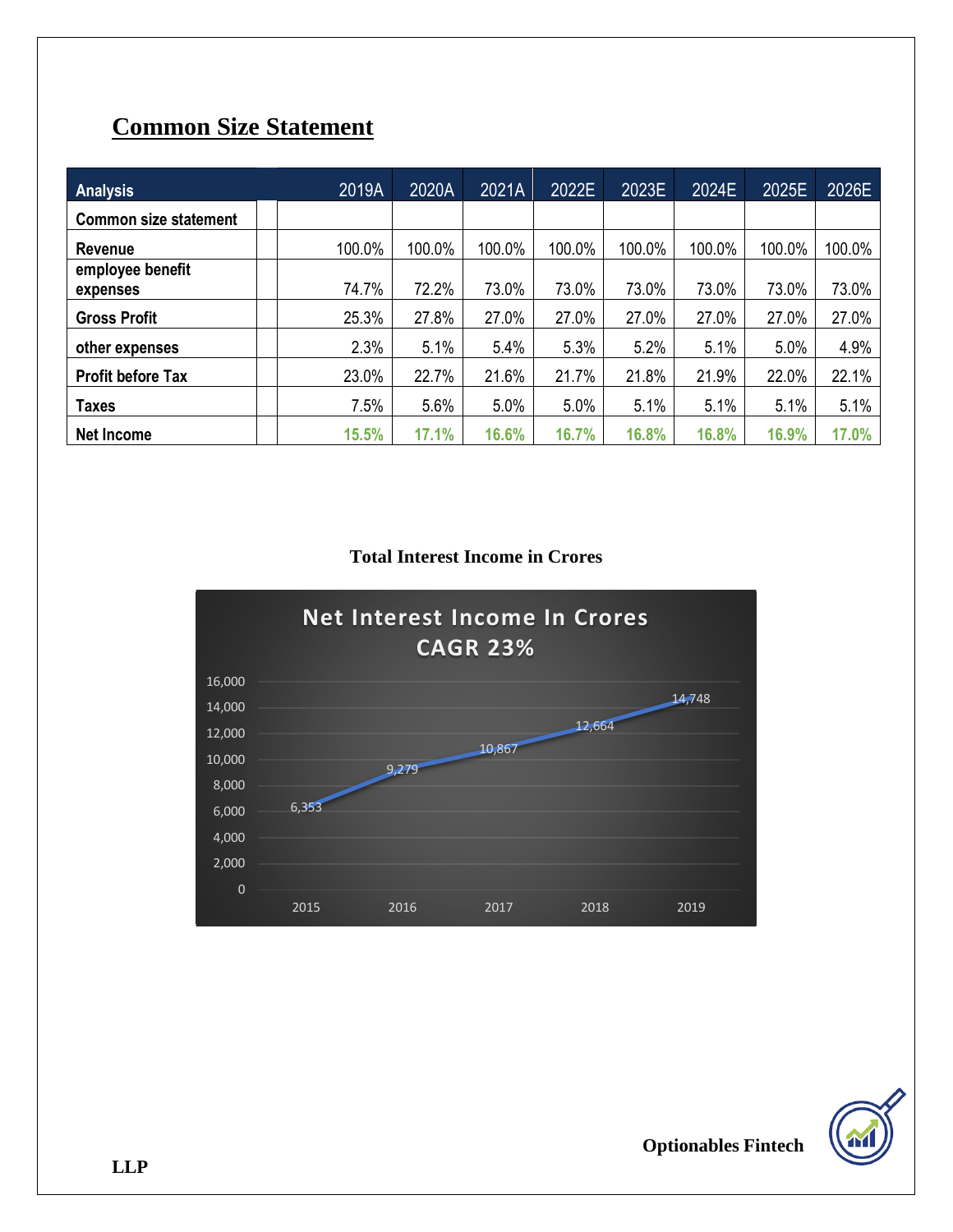### **Total Assets in Crores**



### **Net Worth in Crores**



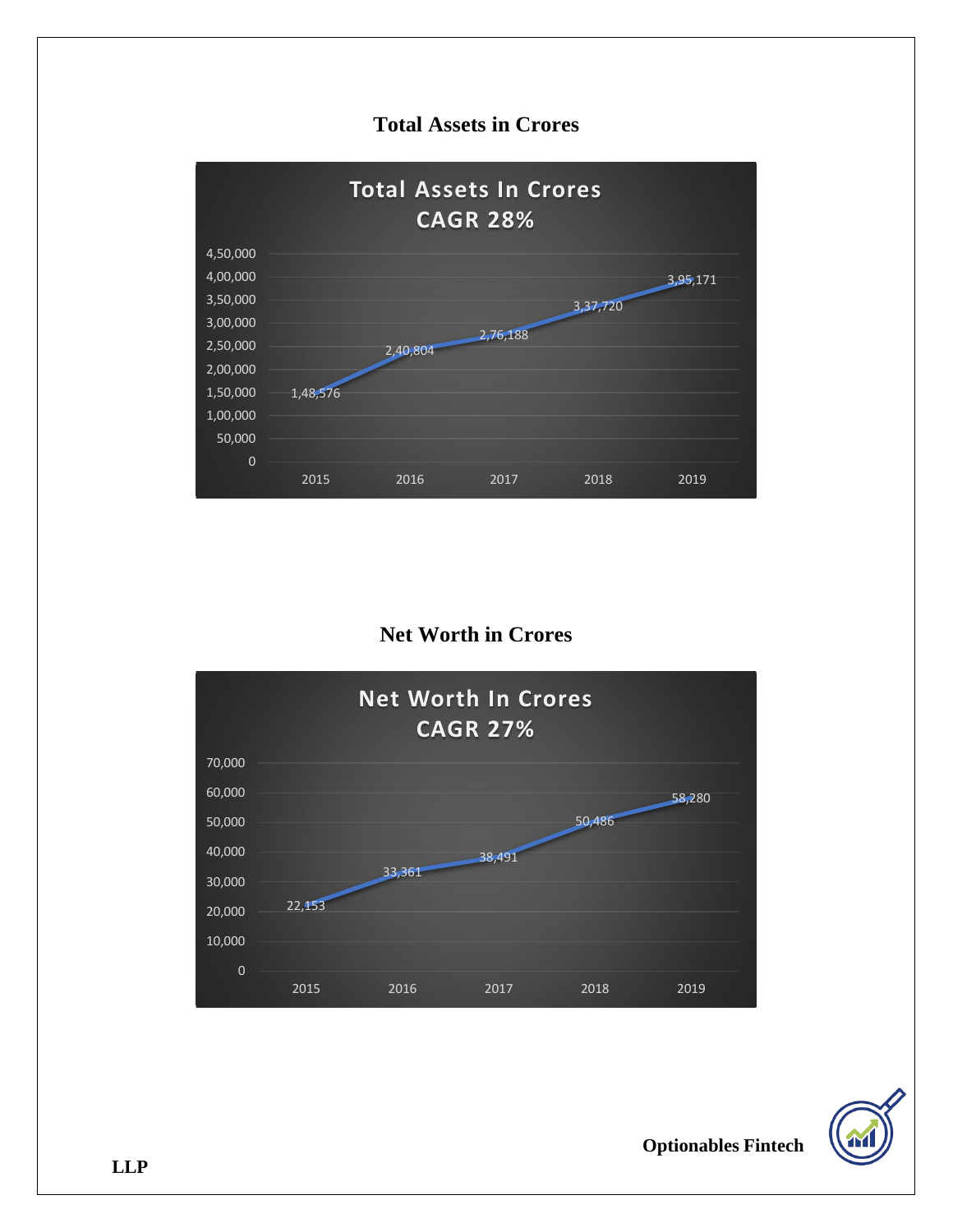### **Net Profits in Crores**



### **Advances in Crores**





**Optionables Fintech** 

**LLP**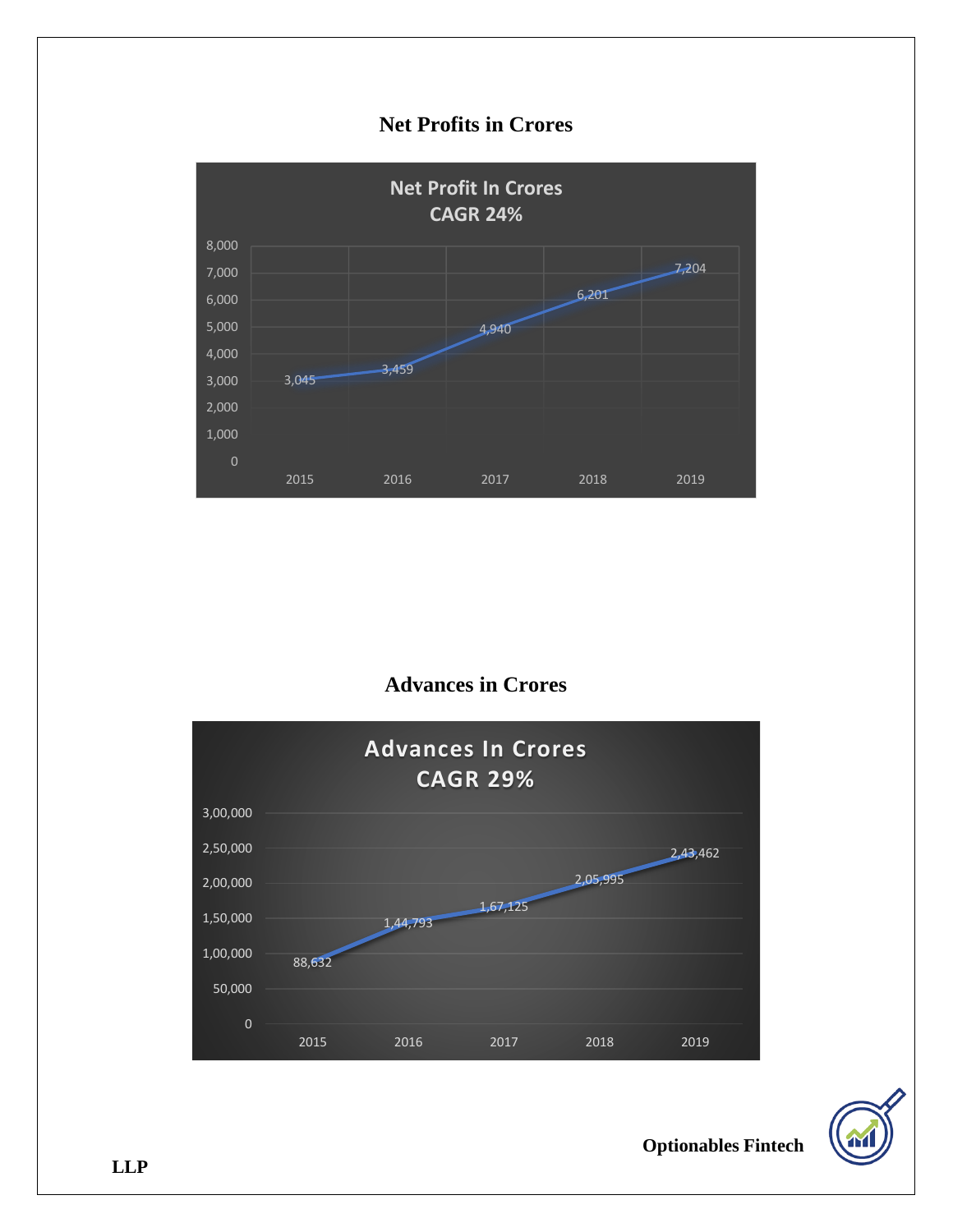### **Return on Equity**



#### **Book value per share**



### **Dividend Policy:**

Kotak Mahindra bank isn't a dividend aristocrat type of stock and there is nothing bad about that as the bank instead of throwing away the most important thing that is cash as dividend its using it for future purposes and lending activities due to this one can observe that there is a correlation of more than 1 between net profit growth and stock price returns from the year 2015

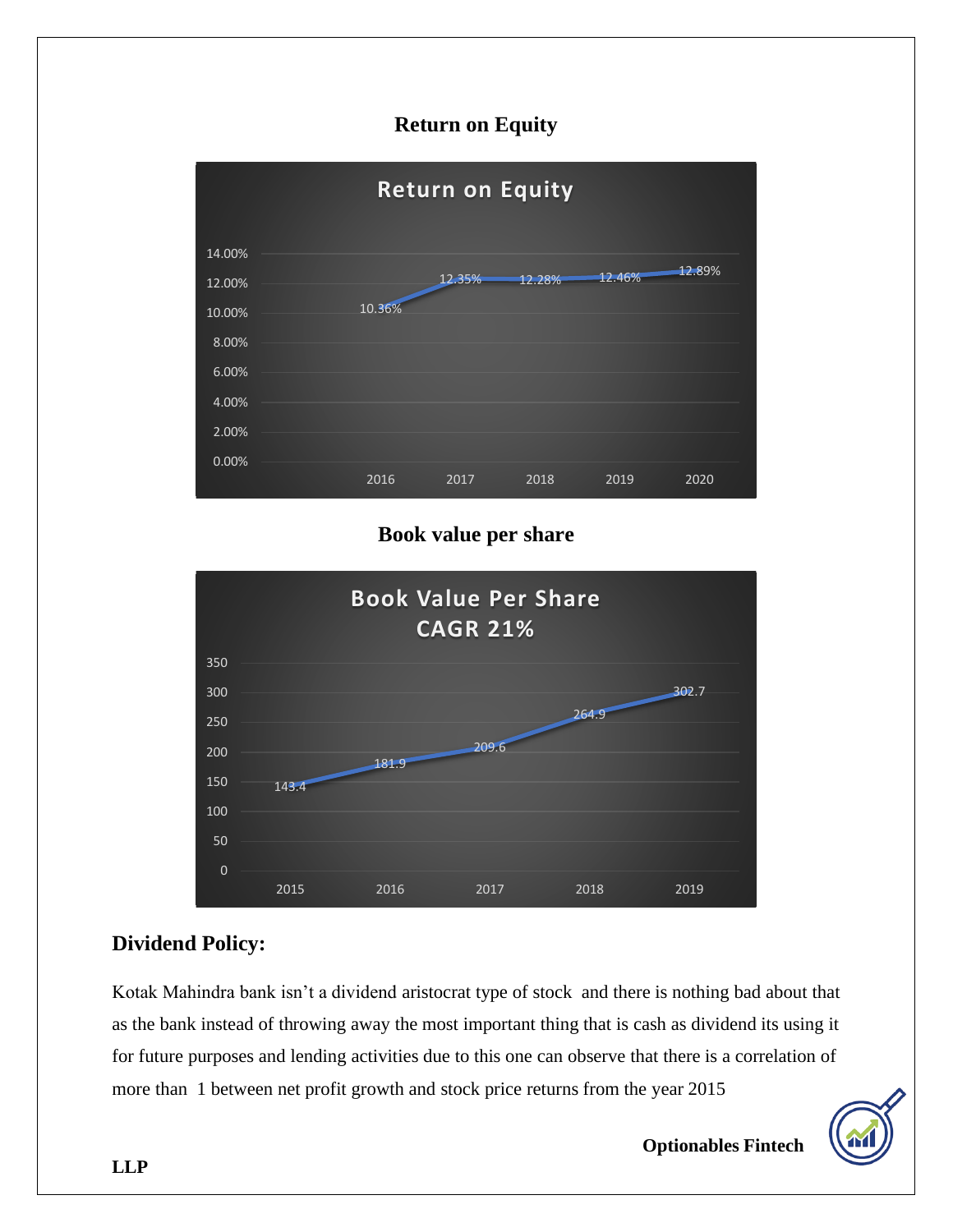#### **Comparative Analysis Among the lending Banks**

| <u>ICHUMIS DUING</u>       |              |                 |                   |                         |               |
|----------------------------|--------------|-----------------|-------------------|-------------------------|---------------|
|                            | <b>GROSS</b> | <b>NET</b>      | <b>NET PROFIT</b> | <b>CAPITAL ADEQUACY</b> |               |
| <b>NAME OF THE BANK</b>    | $NPA(\%)$    | $NPA(% \theta)$ | <b>MARGIN</b>     | RATIOS(%)               | <b>ASSETS</b> |
|                            |              |                 |                   |                         |               |
|                            |              |                 |                   |                         |               |
|                            |              |                 |                   |                         |               |
| <b>Kotak Mahindra Bank</b> | 2.46%        | 0.70%           | 25.71%            | 18%                     | 1.93%         |
|                            |              |                 |                   |                         |               |
| <b>Icici Bank</b>          | 6%           | 1%              | 13.23%            | 16%                     | 0.69%         |
|                            |              |                 |                   |                         |               |
| <b>HDFC</b> bank           | 1.26%        | 0.36%           | 22.33%            | 19%                     | 1.72%         |
|                            |              |                 |                   |                         |               |
| <b>Axis Bank</b>           | 5%           | 2%              | 2.94%             | 18%                     | 0.20%         |
|                            |              |                 |                   |                         |               |
| <b>State Bank of India</b> | 6%           | 2%              | 6.30%             | 13%                     | 0.47%         |

# **VALUATIONS**

### **Current Situation:**

- Share Price: ₹1340.10
- Market Cap: ₹2,65,179.57 Crores
- Total Shares Outstanding:197.880 Crores
- Dividend Yield: 0.06% (for year ended 31<sup>st</sup> march 2020)
- Eps ₹30.05
- Book Value: **₹282.79**
- PE Ratio (TTM):31.1x
- 1 Year Returns: -10.10**%**

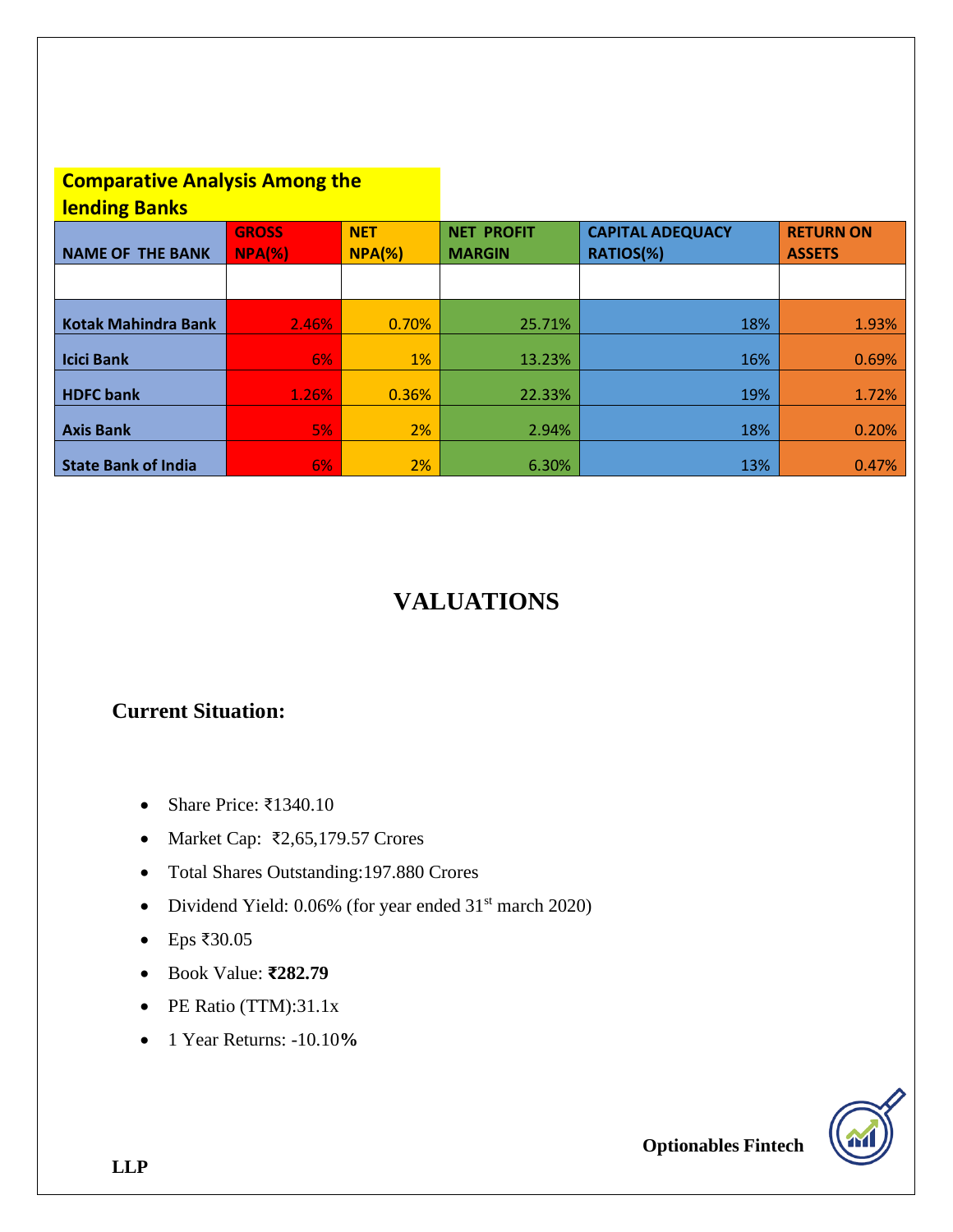#### • **Important Valuations indicators:**

- Dividend Per Share: ₹0.80 (31st march 2019)
- Cash EPS: ₹44.99
- Earnings Yield (times): 0.03
- Price to sales: 7.41 times
- Enterprise value to net sales: 16.88 times
- Book value including rev. reserves per share: ₹348.33

#### **Other Valuation Parameters: (consolidated)**

- Interest Income to Total assets (%): **7.55%**
- Cost to income (%): **51.27%**
- Operating profit margin: **-24.55%**
- Net Profit Margin: **25.71** %
- Return on Equity: **12.89**%
- Return on Assets: **1.93**%

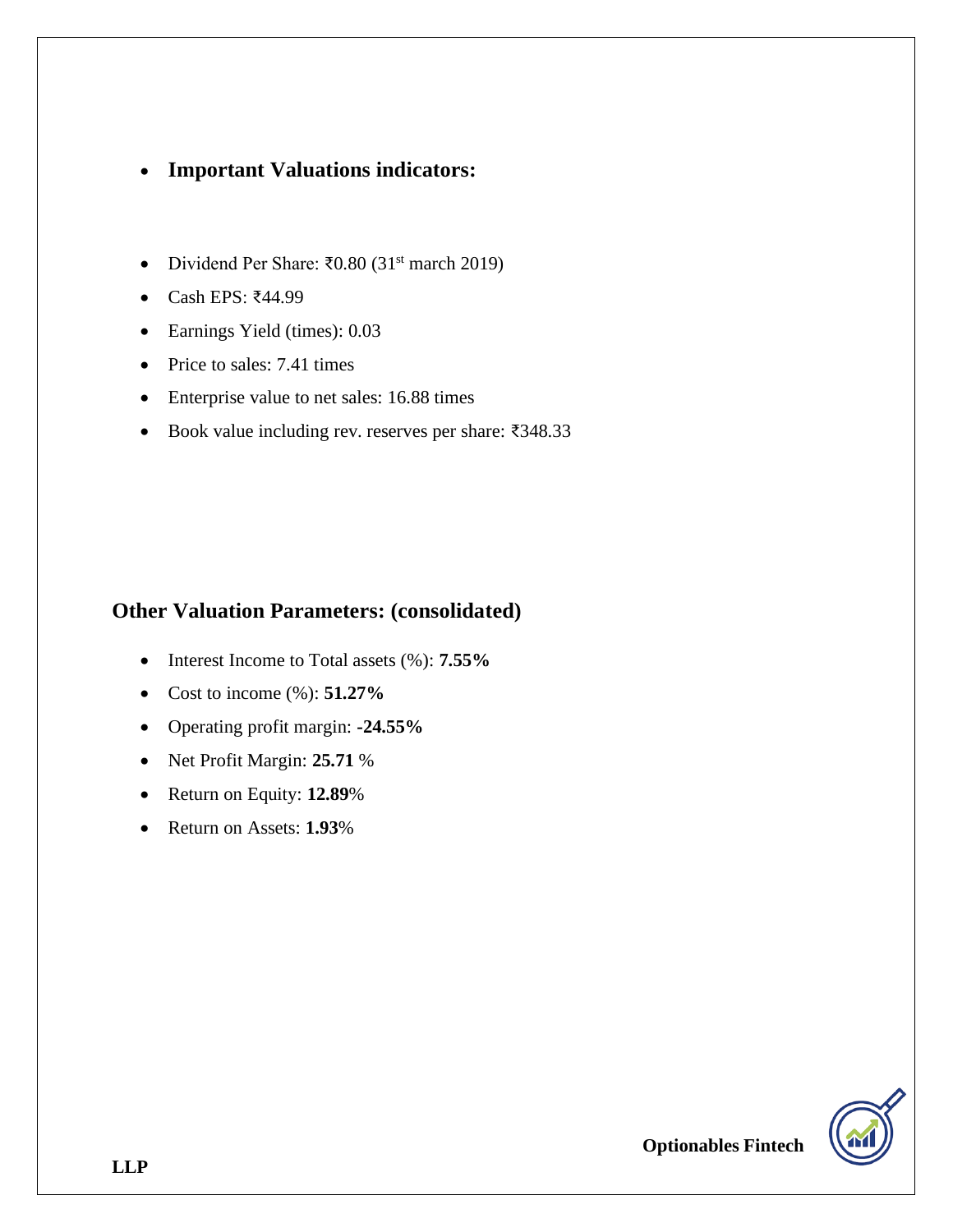#### **Valuation Matrix:**

#### **How are we valuing Kotak Mahindra bank at current valuation?**

- Kotak Mahindra bank currently valued at **3.18 times** its forward **revenue of the FY 2025**
- Kotak Mahindra bank is currently trading at a forward **P/E** ratio of 19**X (FY2025)**

### **TARGETS**

**Recommendation** Buy on dips for a target of Rs. 2020 per share by 2025

**Valuation**: target valuation of Rs. 4,00,000 in 5 years

**Current Market Price** ₹1340

**Time Horizon** 5-6 years

**Disclaimer:** This report is just an analysis of a listed company and I hereby confirm everything mentioned above to be true to my knowledge. Please contact your financial advisor before acting on the recommendation. The author or the website or anyone associated with it is not responsible for any loss incurred.